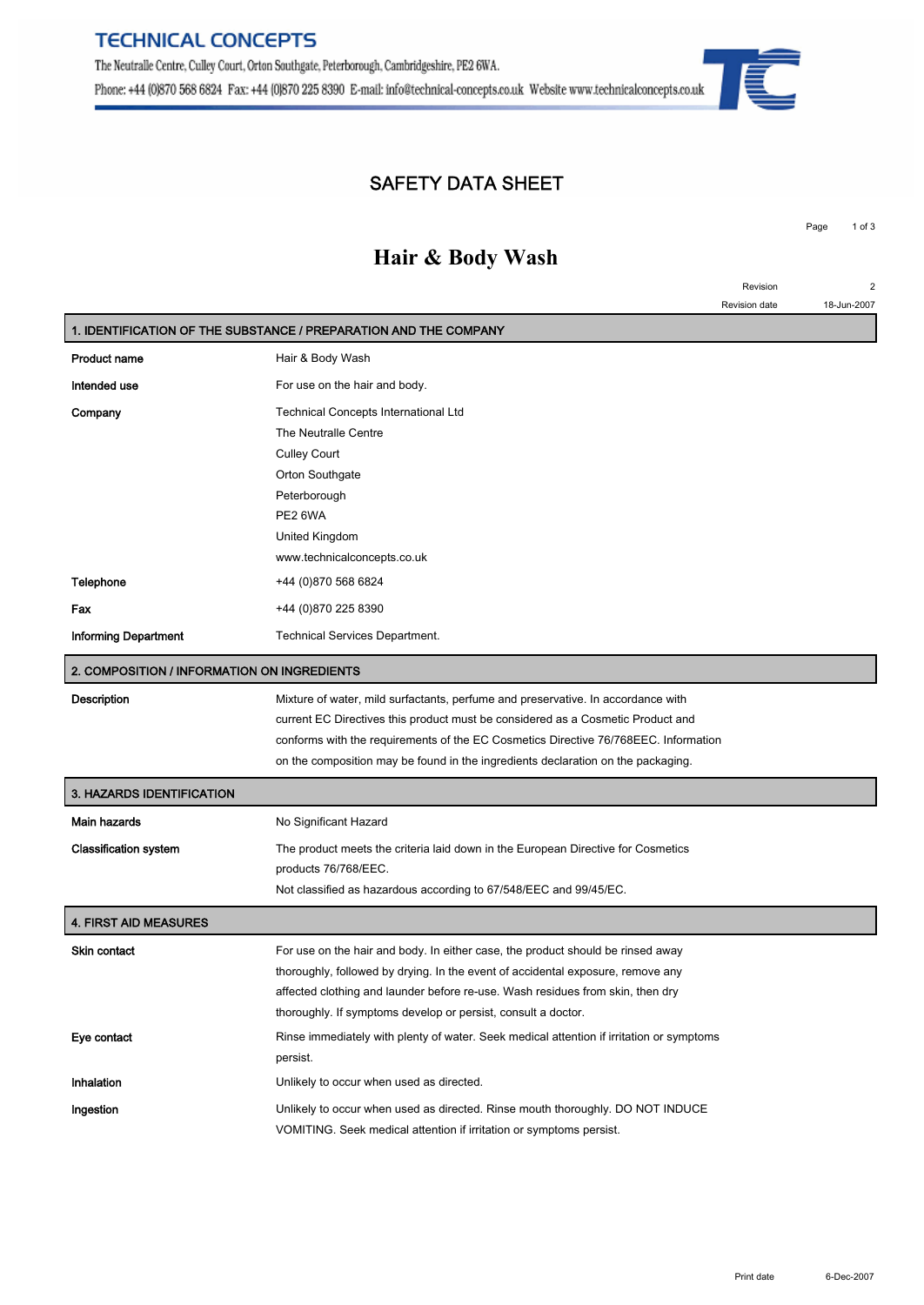## **Hair & Body Wash**

**Revision 2**

| n | 0007 |
|---|------|

|                                            |                                                                                                                                                                         | Revision date | 18-Jun-2007 |
|--------------------------------------------|-------------------------------------------------------------------------------------------------------------------------------------------------------------------------|---------------|-------------|
| <b>5. FIRE FIGHTING MEASURES</b>           |                                                                                                                                                                         |               |             |
| Extinguishing media                        | Not flammable, but if involved in a fire, the primary container and supplementary<br>packaging may generate noxious and irritating fumes, including carbon monoxide, as |               |             |
|                                            | with any organic material.                                                                                                                                              |               |             |
|                                            | Carbon dioxide (CO2) Powder. Water. Foam.                                                                                                                               |               |             |
| Protective equipment                       | Wear suitable protective equipment. Wear suitable respiratory equipment when                                                                                            |               |             |
|                                            | necessary.                                                                                                                                                              |               |             |
| <b>6. ACCIDENTAL RELEASE MEASURES</b>      |                                                                                                                                                                         |               |             |
| <b>Personal precautions</b>                | Wear suitable protective equipment. Keep personnel away from spill. Surfaces                                                                                            |               |             |
|                                            | contaminated with the product will become slippery.                                                                                                                     |               |             |
| <b>Environmental precautions</b>           | More than 90% biodegradable.                                                                                                                                            |               |             |
| Clean up methods                           | Ensure adequate ventilation. Absorb liquid components with                                                                                                              |               |             |
|                                            | liquid binding material (sand, diatomite, acid binders, universal binders, sawdust).                                                                                    |               |             |
|                                            | For small spills: Flush down the drain with plenty of water.                                                                                                            |               |             |
| 7. HANDLING AND STORAGE                    |                                                                                                                                                                         |               |             |
| Handling                                   | No special precautions, except to be aware that spillages will make floors slippery.                                                                                    |               |             |
| Storage                                    | Store in a cool, dry area. Do NOT allow to freeze.                                                                                                                      |               |             |
| 8. EXPOSURE CONTROLS / PERSONAL PROTECTION |                                                                                                                                                                         |               |             |
| <b>Exposure limits</b>                     | The product does not contain any relevant quantities of materials with critical values                                                                                  |               |             |
|                                            | that have to be monitored at the workplace.                                                                                                                             |               |             |
| <b>Respiratory protection</b>              | Not required when used as directed.                                                                                                                                     |               |             |
| Hand protection                            | Not required when used as directed. Wash hands after handling the product.                                                                                              |               |             |
| Eye protection                             | Not required when used as directed.                                                                                                                                     |               |             |
| Protective equipment                       | Wear suitable protective equipment.                                                                                                                                     |               |             |
| 9. PHYSICAL AND CHEMICAL PROPERTIES        |                                                                                                                                                                         |               |             |
| Description                                | Liquid.                                                                                                                                                                 |               |             |
| Colour                                     | White.                                                                                                                                                                  |               |             |
| Odour                                      | Pleasant.                                                                                                                                                               |               |             |
| pH                                         | $5.8 - 6.5$                                                                                                                                                             |               |             |
| <b>Boiling point</b>                       | $>100^{\circ}$ C                                                                                                                                                        |               |             |
| Flash point                                | $N/A^{\circ}C$                                                                                                                                                          |               |             |
| <b>Relative density</b>                    | 1,020 - 1,030 g/cm <sup>3</sup>                                                                                                                                         |               |             |
| <b>Viscosity</b>                           | 4500 - 5500 mPas                                                                                                                                                        |               |             |
| 10. STABILITY AND REACTIVITY               |                                                                                                                                                                         |               |             |
| <b>Stability</b>                           | Stable under normal conditions. Will not decompose if stored and used as                                                                                                |               |             |
|                                            | recommended.                                                                                                                                                            |               |             |
| Conditions to avoid                        | Do NOT allow to freeze.                                                                                                                                                 |               |             |
| Hazardous decomposition                    | Carbon oxides.                                                                                                                                                          |               |             |
| products                                   |                                                                                                                                                                         |               |             |